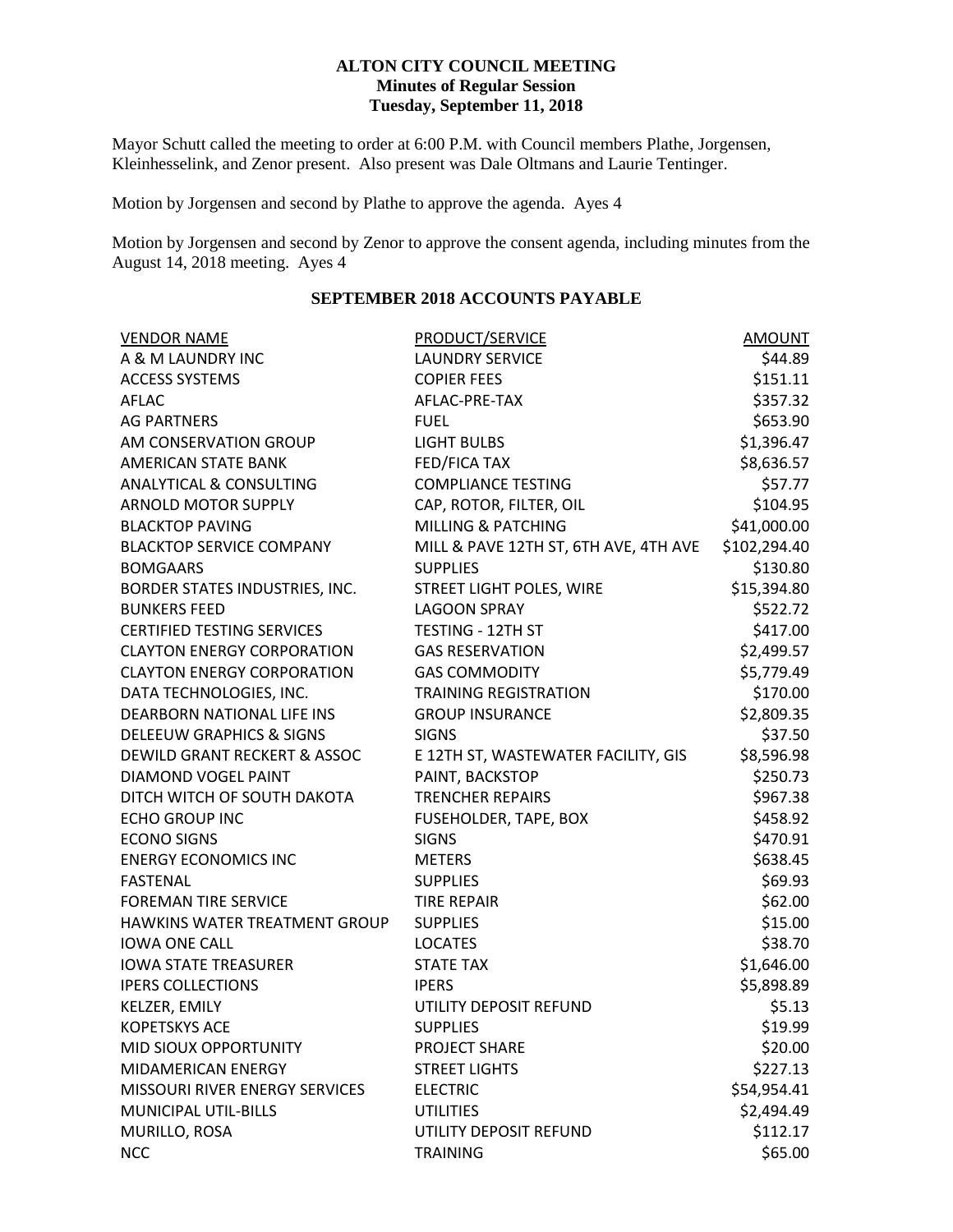| <b>NEAL CHASE LUMBER CO</b>     | <b>SUPPLIES</b>                      | \$391.73     |
|---------------------------------|--------------------------------------|--------------|
| NOTEBOOM ELECTRIC               | LAMP, PHOTOCELL                      | \$68.72      |
| ORANGE CITY MUNICIPAL UTILITIES | <b>BULK WATER</b>                    | \$8,911.91   |
| ONE OFFICE SOLUTION             | <b>OFFICE SUPPLIES</b>               | \$62.16      |
| ORANGE CITY HEALTH SYSTEM       | PARAMEDIC ASSISTS, TESTS             | \$490.00     |
| <b>ORANGE CITY SANITATION</b>   | <b>GARBAGE HAULING</b>               | \$6,666.00   |
| PAYROLL                         | PAYROLL CHECKS ON 8/31/2018          | \$27,308.64  |
| PRECISION MIDWEST               | <b>GPS ROVER</b>                     | \$6,354.42   |
| REHAB SYSTEMS INC.              | TELEVISE, CLEAN, LOCATE              | \$825.00     |
| SIOUX COUNTY TREASURER          | <b>PROPERTY TAX</b>                  | \$1,184.00   |
| <b>SIOUXLAND PRESS</b>          | <b>PUBLICATIONS</b>                  | \$275.60     |
| <b>TRANS OVA GENETICS</b>       | UTILITY DEPOSIT REFUND               | \$68.92      |
| TREASURER - STATE OF IOWA       | <b>SALES TAX</b>                     | \$2,224.00   |
| TREASURER - STATE OF IOWA       | <b>WATER EXCISE TAX</b>              | \$1,533.00   |
| U. S. POSTMASTER                | <b>POSTAGE</b>                       | \$500.00     |
| VAN WERT INC.                   | <b>METER</b>                         | \$379.85     |
| <b>VERDUIN, JILL</b>            | UTILITY DEPOSIT REFUND               | \$90.56      |
| <b>VERIZON</b>                  | <b>CELL PHONES</b>                   | \$197.69     |
| <b>VISA</b>                     | SUPPLIES, REGISTRATION               | \$432.06     |
| <b>VISSER BROTHERS</b>          | A/C REPAIRS                          | \$471.54     |
| WELLMARK BLUE CROSS/BLUE SHIELD | <b>GROUP INSURANCE</b>               | \$7,624.18   |
| <b>WESCO DISTRIBUTION, INC.</b> | <b>WIRE</b>                          | \$695.50     |
| <b>WEST IOWA TELEPHONE</b>      | TELEPHONE, FAX, INTERNET             | \$647.90     |
| <b>WILLIAMS &amp; CO</b>        | <b>AUDIT</b>                         | \$10,000.00  |
|                                 | <b>TOTAL ACCOUNTS PAYABLE CHECKS</b> | \$336,874.20 |

**SGCC:** Zenor presented the amended budget for Sioux Golf & Country Club with changes only to staff salaries.

Motion by Zenor and second by Kleinhesselink to approve the amended budget for Sioux Golf & Country Club. Ayes 4

### **FIREWORKS:**

# **ORDINANCE 849 "AN ORDINANCE AMENDING THE CODE OF THE ORDINANCES OF THE CITY OF ALTON, IOWA, BY AMENDING TITLE 3, CHAPTER 1, ARTICLE 4, SECTION 4.06 – FIREWORKS"**

Motion by Jorgensen that title of said bill for Ordinance be approved as set out and said bill for Ordinance 849 be adopted. Council Member Plathe seconded the foregoing motion.

On roll call vote: Ayes: Jorgensen, Kleinhesselink, Plathe, Zenor Nays: None Absent: Vande Griend

The Mayor declares the motion duly carried and will forthwith sign the said Ordinance and the Clerk will add his attestation thereto, said Ordinance being adopted.

**EQUIPMENT:** Oltmans presented quotes for purchase of radios for City Staff use.

Motion by Kleinhesselink and second by Jorgensen to approve the purchase of radios from Tri State Communications. Ayes 4